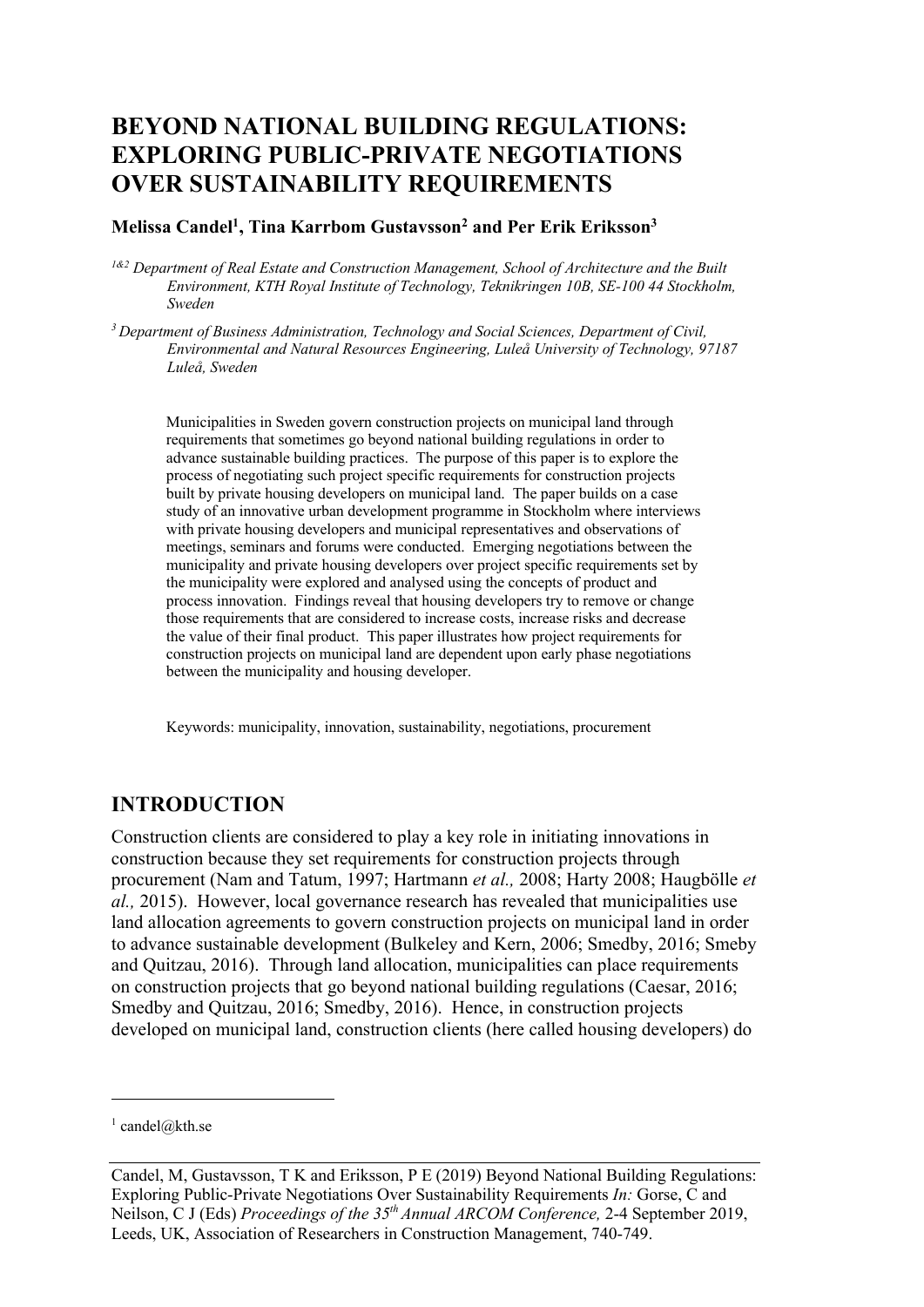not alone decide on the requirements for their projects (Caesar, 2016; Smedby and Quitzau, 2016; Smedby, 2016).

During the early planning phases of these construction projects, after land has been allocated to a housing developer and before a definite development right is established, the municipality's requirements are subject to modifications (Caesar, 2016). This means that housing developers have an opportunity to negotiate and influence modifications of the municipality's requirements, making the governance of these projects, and the initiation of innovation in construction, a dynamic process. The purpose here is to explore the process of negotiating project specific requirements for construction projects built by private housing developers on municipal land.

A case study of an urban development programme was carried out. This programme includes several construction projects with project specific requirements set by the municipality intended to necessitate sustainable innovation. Through interviews and observations, the negotiations that arose as a result of project specific requirements set by the municipality were studied. To understand why these specific requirements proved to be especially problematic for the housing developers, they were analysed using the concepts of product and process innovations. The findings contribute to advancing construction management literature by showing how project specific requirements for construction projects on municipal land are established before the procurement process takes place. Contributions are also made to the understanding of the early project phases in innovative urban development programmes and the importance of these phases. The findings have practical implications for housing developers since project requirements are integral to their ability to govern construction projects. The findings also have implications for municipalities since they illustrate what happens when public actors challenge the private sector with sustainability requirements that go beyond the national building regulations.

Construction procurement can be seen as a governance mechanism that enables clients to incorporate sustainability requirements in their construction projects (Varnäs *et al.,*  2009; Petersen and Kadefors, 2016). Previous research on procurement often takes the perspective of the construction client, focusing on procurement strategies and their effects (e.g. Eriksson *et al.,* 2017). However, Ivory (2005) argues that clients are risk averse and act as barriers because the high risks associated with construction innovations make them unprofitable. Further, Harty (2008) argues that adoption and implementation of innovation in construction projects involves a complex process of negotiations with project stakeholders. Hence, the general view of the client as having the key role in driving innovation in construction warrants further investigation. This view is challenged by construction projects developed on municipal land where a municipality places their own requirements on sustainability (Caesar, 2016; Smedby and Quitzau, 2016; Smedby, 2016). The role that housing developers play in driving innovation in these construction projects will instead depend on the negotiations over project specific requirements set by the municipality. In order to understand the process of negotiating these project specific requirements, it is first necessary to explore the reasons why the housing developers decide to challenge them in the first place. These considerations raised the first research question:

RQ1: What type of project specific requirements are contended by private housing developers and why?

In order to gain an understanding of how these requirements stand out, the nature of the innovation that the housing developers anticipated would be involved in meeting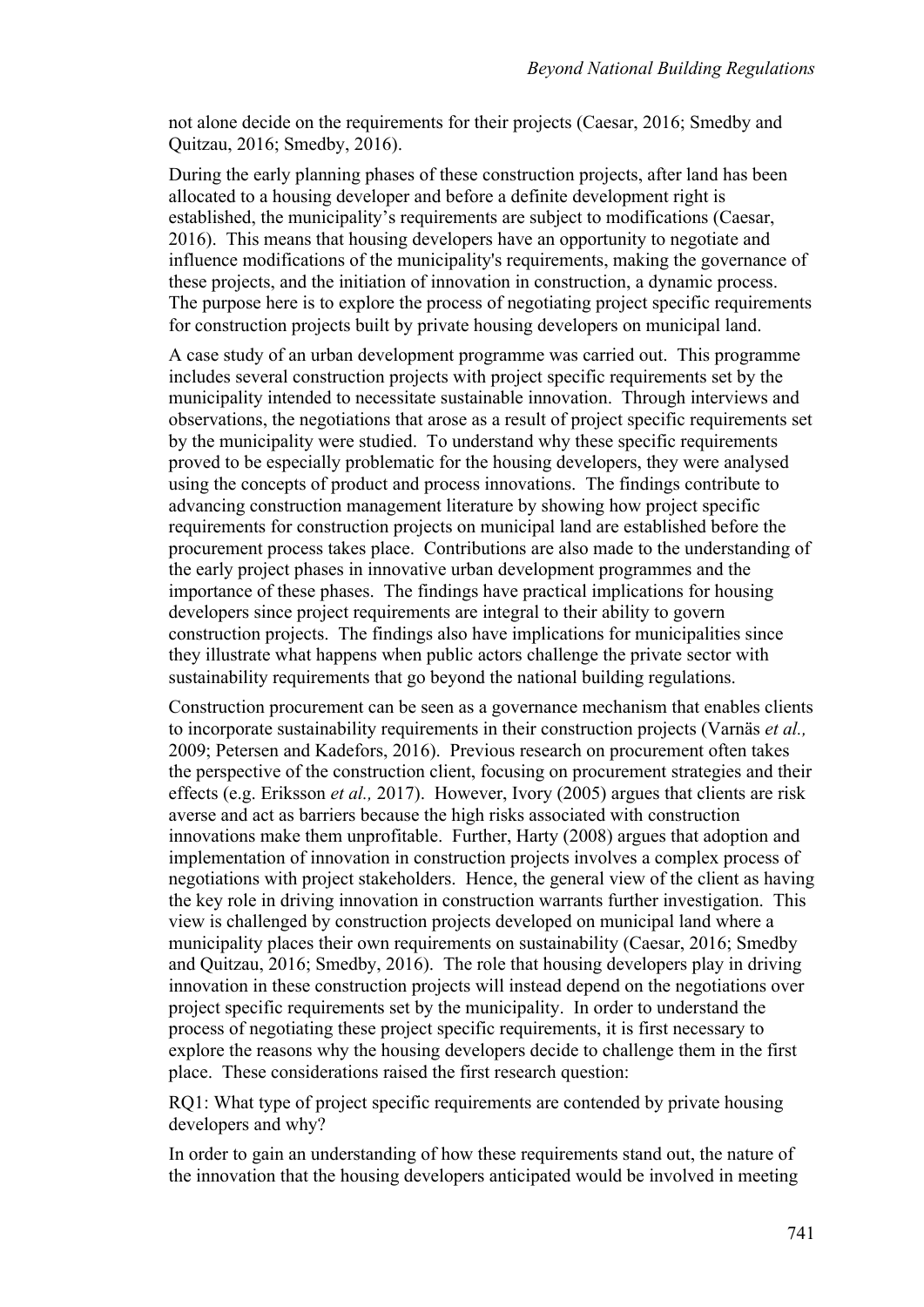them is investigated. This enabled a better understanding of the differences between these project specific requirements and what make them especially problematic and challenging. Here we distinguish between product and process innovations, which is a common classification or categorization found in the innovation literature (Hullova, *et al.,* 2016). Damanpour and Gopalakrishnan (2001; 47-48) define product innovations as "new products or services introduced to meet an external user or market need" and process innovations as "new elements introduced into an organization's production or service operations…to produce a product or render a service". The various requirements from the municipality would trigger innovation efforts that can be categorized as product or process innovations, or both. The arguments used to discuss and negotiate these requirements are then investigated and the way these negotiations unfold is explored in order to answer the second research question:

RQ2: How are project specific requirements negotiated between private housing developers and the municipality?

# **METHOD**

The findings build on an on-going case study of Stockholm Royal Seaport (SRS), an urban development programme with high requirements on sustainability that have been set by the municipality. The specific stage that was studied (Stage X) consisted of twelve private sector housing developers. The case study enabled us to develop indepth context-dependent knowledge of the process of negotiating requirements (Flyvbjerg, 2006). This process was studied during the phase following the allocation of land to specific housing developers. Two sets of requirements were pointed out as special for Stage X by the municipality. One concerned low-flushing toilets that were to be connected to a self-sorting sewer system, and the other concerned a shared garage. These requirements were also pointed out by the housing developers' project managers as the most problematic and challenging requirements set by the municipality. In order to provide a more comprehensive picture of how these negotiations unfolded, both the housing developers' and the municipality's perspectives were explored.

The empirical material consists of 16 semi-structured interviews, non-participant observations and document analysis. Interviews were conducted with ten project managers from the housing developers in Stage X (HD1-10). These developers most notably varied in size and experience. Two housing developers had little to no experience building in Stockholm, two had experience building in Stockholm, and six had experience from previous stages in SRS. To gain the municipality's perspective and show the dynamic nature of these negotiations, interviews with three programme managers from the City Planning office (M1-3) were also conducted. A sustainability strategist (ST), a consultant (C) and a contract lawyer (CL) from the municipality were also interviewed because they were involved in this process of establishing requirements. All interviews were between one and two hours in duration and were carried out between March 2018 and March 2019. The material also consists of nonparticipant observations from meetings, competence seminars and forums, which were organized by the municipality for the housing developers.

The material from the interviews and observations was categorized into groups of major ongoing discussions over requirements using NVivo, which were then analysed using the concepts of product and process innovations. To gain more general knowledge about the urban development programme and its context, the sustainability programme, the action plan in the land allocation agreement containing most of the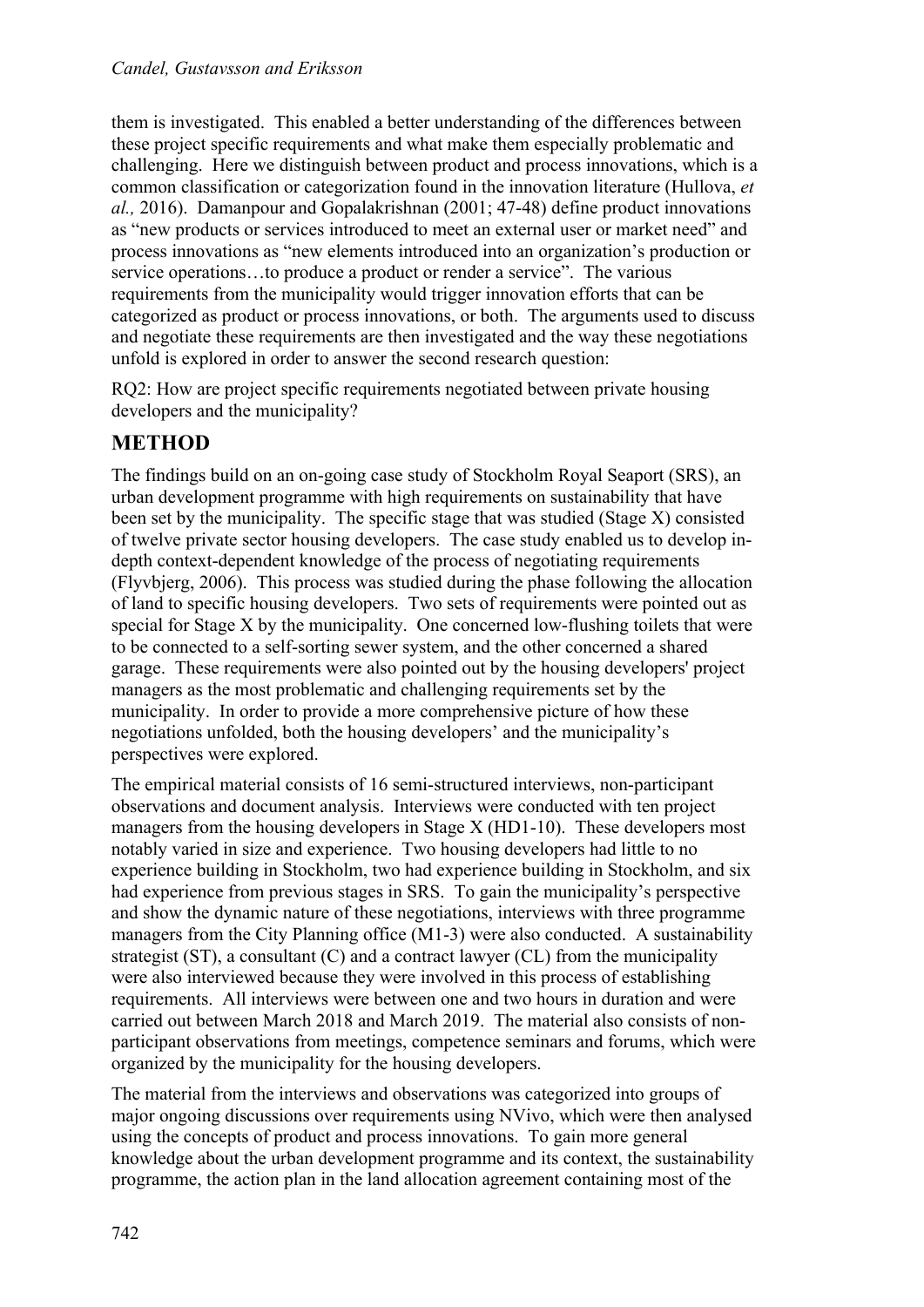sustainability requirements, and the municipality's policy for land allocations were also studied.

SRS is a large, long and complex urban development programme in Sweden initiated by Stockholm municipality. It is located in an attractive and sought-after area of the city where the municipality has chosen to use their land as a testbed for innovative sustainable solutions. The central location also gives the programme publicity that enables the municipality to use it as a way of promoting their vision of being a sustainable city. The publicity and sustainable profile also provide the housing developers with good prospects for marketing themselves. Both the municipality and the housing developers therefore recognize this publicity as one of the main incentives for the housing developers to partake in the urban development programme.

In this programme, there are two important change agents. The municipality is the owner of the programme and sets high requirements on sustainability for the housing developers' construction projects that entail various forms of innovation. The housing developers have thereby taken on a more passive role as change agents in this case. The municipality's objective with the SRS programme is to, among other things, develop knowledge of sustainable solutions and construction practices (Stockholms Stad, 2017). SRS can therefore be considered an innovative urban development programme. One of the programme managers (M1) explained that: "Specifically for [Stage X] we are testing many different things. As part of this we have the mobility index and the self-sorting sewer system". These are the two sustainability requirements set by the municipality that sparked the negotiations explored in this paper. These requirements were considered the most problematic and challenging for the housing developers during the time of the study.

The study took place after the housing developers had been allocated land (Figure 1). During this phase, the municipality and housing developers work together in an interdependency-based relationship to produce a definite development right (Caesar, 2016). This process precedes the housing developers' procurement process and the municipality's establishment of a detailed plan for the neighbourhood. As the municipality developed a detailed plan, their understanding of the building conditions sometimes changed, resulting in modifications to their requirements. As the housing developers conducted pre-studies and developed their design and production solutions, they also became aware that certain requirements would be more challenging and expensive than initially expected and therefore tried to persuade the municipality to either remove or change them.

### **FINDINGS**

#### *Vacuum toilets (water and energy) - Implementing new technologies*

One of the requirements that the housing developers negotiated concerned lowflushing toilets. The initial requirement from the municipality stated that "building should be prepared for sorting sewage fractions. Installed toilets should be extremely low-flushing (maximum one litre per flush) and connected to a separate pipe" and was under the heading "requirements that will be clarified later" (Stockholm Stad, 2015). Although, the technology required for the vacuum toilets is available on the market, it is new to the housing developers. Challenges would therefore involve the procurement of suppliers, fitting additional costs into the budget and managing risks involved in adopting a new technology. This requirement would, in other words, mostly require process innovations from the housing developers. One project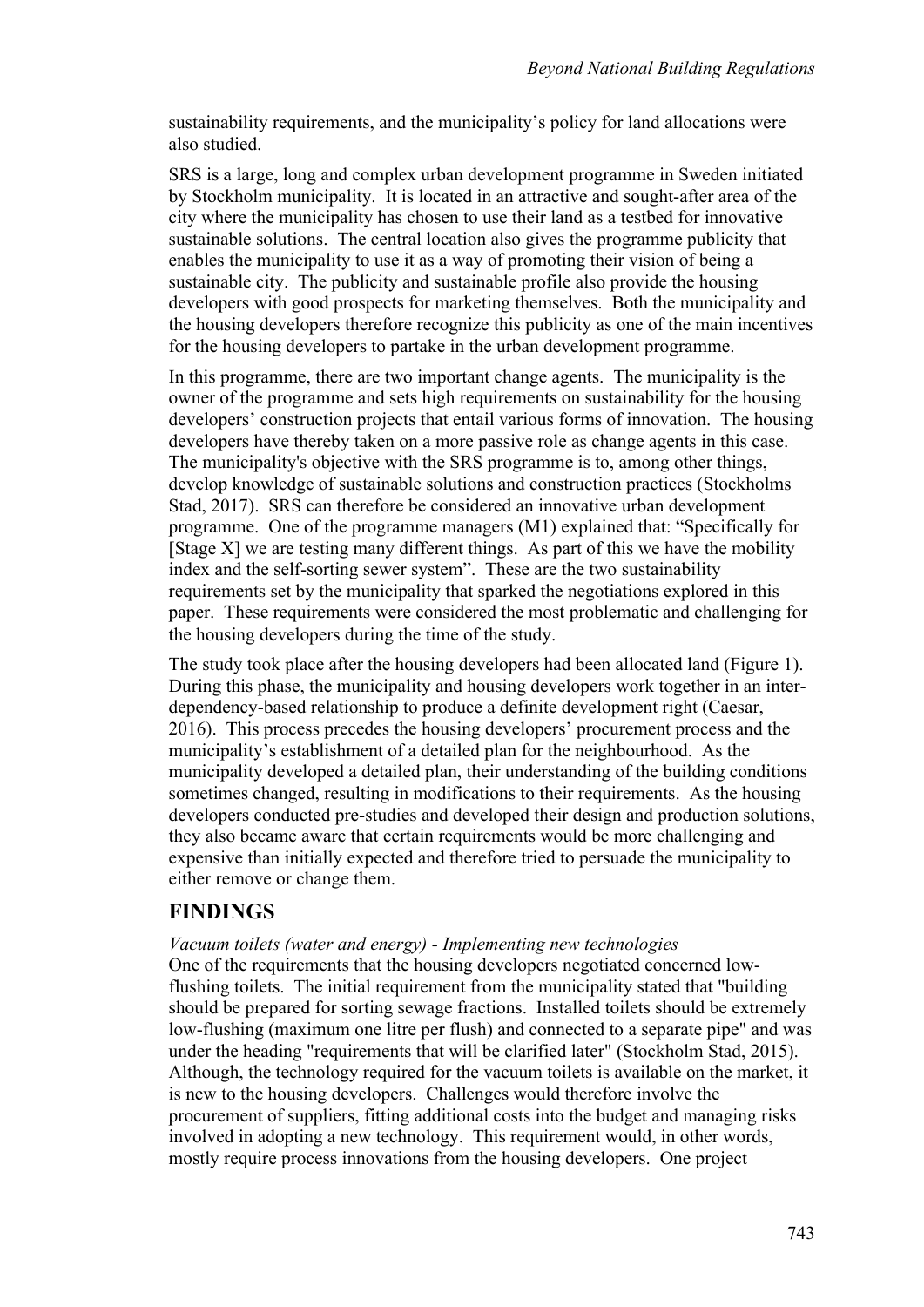manager (HD4) explained that "there are very many questions so the costs to implement this are very high.



*Figure 1: The process of establishing requirements from land allocation to procurement.*

Labour costs and alternative costs because this drain chute needs to be included". From the housing developers' perspective, the risks associated with this requirement are to a large extent related to implementing a new system on a large scale, because "this has not been done on such a big scale before" (HD4). A common argument used to oppose this requirement regards maintenance. The housing developers argue that the new system would place unreasonable responsibilities on the housing corporations. For example, one project manager (HD5) pointed out: "What happens if they get clogged? It is the housing corporation that will manage these apartments and there are no housing corporations that have knowledge about it".

The vacuum toilets and sewer system became a major concern after the municipality presented their solution during a competence seminar. One project manager (HD6) said: "It turns out that they basically do not know what they will do with the waste... We have frustrated architects as well that we cannot give a time plan to. They cannot plan, we cannot plan". To make their expectations clear, the municipality also decided to specify what they wanted in an updated version of the land allocation agreement. The housing developers' project managers however perceive this as a change in requirements because "it said that you 'can' use them, and it said 'should', and now it says that we are 'supposed to'. That is a really big difference. From the municipality's perspective it is just a way to clarify, but from the housing developers' perspective this means additional costs" (HD10).

Throughout the time of the study it remained uncertain whether or not the municipality would actually build another system to support the additional drain chutes that they require the housing developers to build. This became a major concern for the housing developers. As one of the project managers (HD5) explained: "They [the municipality] say 'you should build this system in this way but then we also want you to prepare for a tank because in the future we might decide that we also want to do a collected system or a closed system'… That means that it is not enough with only normal drain chutes, but we need additional drain chutes for these toilets". The municipality decided that the requirement would remain but are unable to say whether they will be able to build the treatment plant. One of the programme managers (M1) expressed some frustration over this saying that "it is difficult with this treatment plant. We cannot get more information about them, so we are stuck… It is a little bit difficult to stand behind something when we have not really decided what we will do".

Most of the critique from the housing developers concerns increased costs and value for money, which they argue is especially problematic due to the falling housing market. For example, one project manager (HD5) said: "What you have reduced is that one flush takes one litre of water instead of four litres of water and then we have a cost of quite a few million. And it is then you have to think, is this really what we should focus our efforts on?" The municipality however tried to rationalise the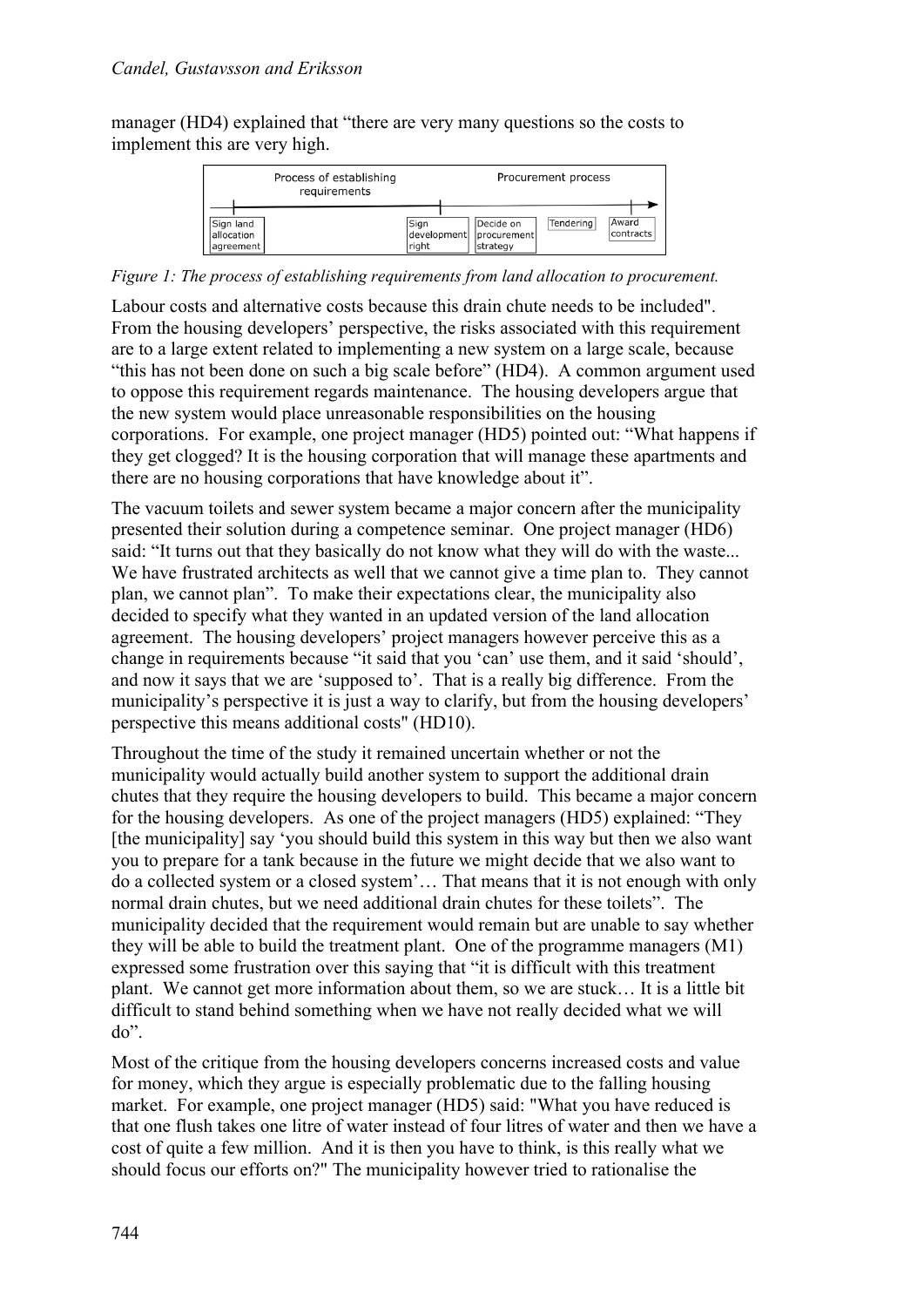benefits by arguing that "if you have sorting sewer systems you can recycle warm water and save a lot of extra energy in the buildings" (M2), which they thought might help them meet the high energy requirements. This point was continuously stressed by municipal representatives during a competence seminar that they had organised. The response from many of the housing developers was however that the cost for recycling this warm water would outweigh the benefits gained from saving energy.

Many of the housing developers also argue that the municipality has not considered the negative impact that these toilets will have on the indoor environment for the people living in the apartments. One project manager (HD10) asked: "Do customers that buy something that is so extremely expensive… want to have a toilet that sounds like an airplane toilet"? Another argument that the housing developers use is that more important concerns receive less attention due to this requirement and that "perhaps they [the municipality] should focus on certain questions. The noise is of course a deciding factor. If that is not resolved, we cannot build" (HD4). In response to all this criticism, the municipality held a meeting to discuss the various viewpoints regarding the requirement in order to decide what they should keep. One programme manager (M1) explained: "We had a meeting about these self-sorting sewer systems with different requirements. You might say a bit of a crisis meeting, because we have received a lot of comments. Based on these we had a discussion and took in the various comments to make a decision on what we should keep". The municipality also held a forum for the housing developers to meet suppliers of vacuum toilets.

*Garage solution (transportation) - A collaboration and coordination challenge* The municipality placed a number of requirements on the garages as part of a mobility index and specified that each garage should have one entrance and be shared between several blocks. The garage solutions for Stage X can be seen as another instance where process innovation would be required from the housing developers. The challenge with this requirement is however not related to the implementation of any new technology, but rather finding ways to collaborate with many other housing developers and to coordinate with the municipality's construction of infrastructure in this tight inner-city urban development. One project manager (HD6) explained: "To build three blocks along with streets and to get the legal aspects with easements and shared facilities and ownership in the garage… All seven housing developers are not the same and do not think the same, so this creates conflict, not just between the housing developer and the municipality but between housing developers too". It is evident that many of the housing developers do not understand why the municipality chose this solution. For example, project manager HD10 said: "It is unnecessarily problematic… the problem or the circumstances could have been made easier from the beginning". In response to these concerns, the sustainability strategist (ST) and programme managers from the municipality point out that "this was included as a requirement already in the competition, that collaboration with both the municipality and with other housing developers […] it said that this was an important part" (M2).

Early in the process one housing developer took the initiative to investigate an alternative solution. Their project manager (HD2) said that they were hoping to use existing caves "instead of building a very expensive and very complex [garage], both in planning, production and property management phases, which we are forced into since this is a car free city district". Their argument was that this would make more sense "out of both a resource and economic perspective" and that by using "already existing resources, these caves, we could cover the whole city's parking needs" (HD2). The municipality however decided to reject this proposal. It turned out that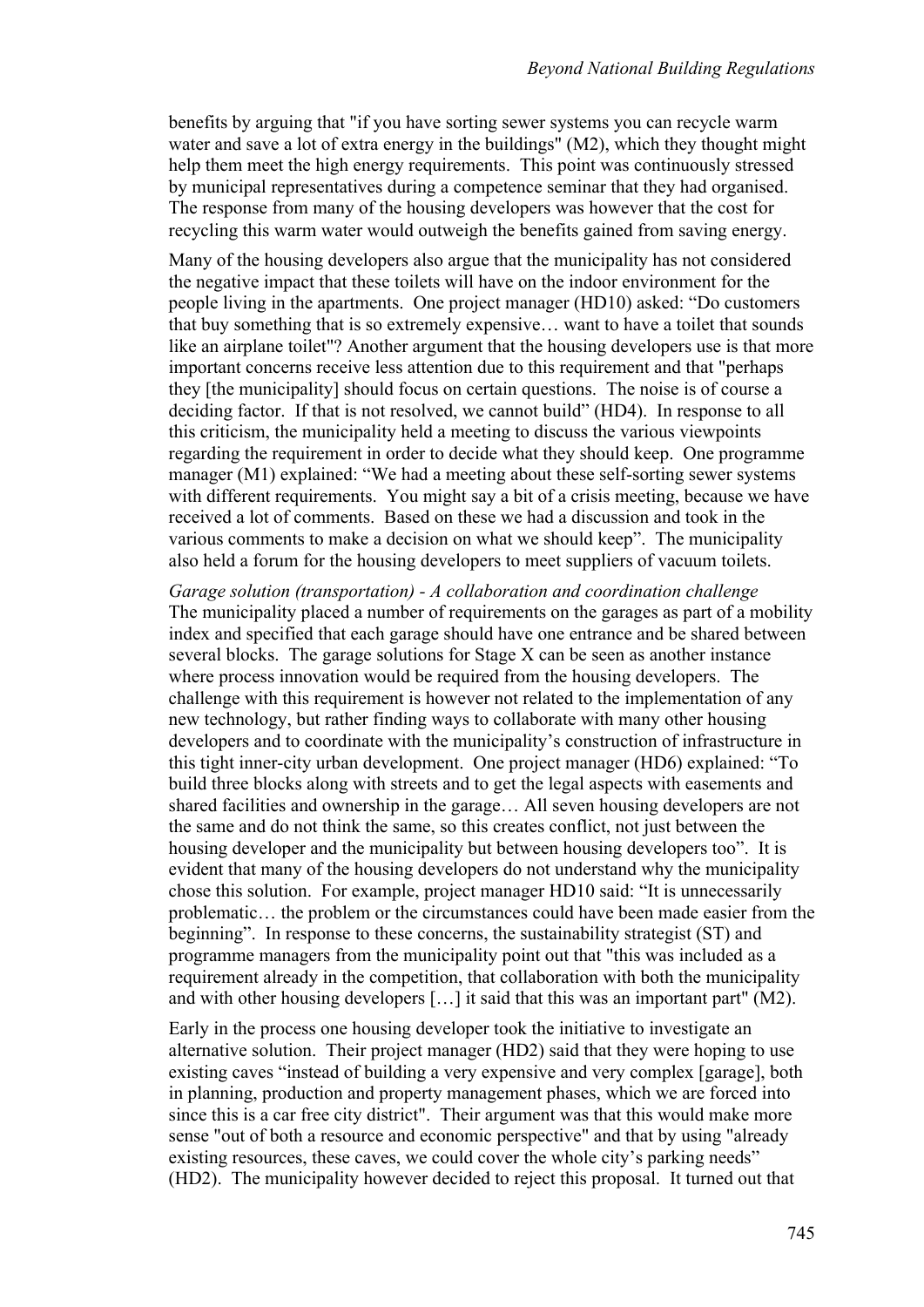#### *Candel, Gustavsson and Eriksson*

this was never an option since the requirement was connected to the mobility index and had been developed as a part of larger strategic decisions regarding the planning of traffic in the city.

The negotiations with the municipality however mainly revolve around trying to change the solution so that there will be one garage per block with separate entrances. One of the project managers (HD5) explained how "the big question has been whether it should be three separate garages with three separate entrances with one block that is responsible for its part and then we become a joint facility…. And the municipality wants it to be one entrance, so the connections lay under the ground". Another question that made the discussion about the garage solution go around in circles was the order in which the garage should be built. One project manager (HD4) explained that "there are culverts under the street, so we need to build in a certain order for the garage to work and in this case in another order for the noise requirements to work" so "the question was resolved but now it has come back again because in terms of practical implementation the solution does not hold either" (HD7). The municipality's response to the questions and criticism, for both the garage and vacuum toilets, typically involve resolving issues through dialogue and offering support in the form of competence seminars and forums. One programme manager (M2) said: "We get a lot of questions and then we need to handle that, create meetings and forums to meet their eventual critique and engage in dialogue. We also have additional competence seminars that are organised for the housing developers".

The major risks perceived by the housing developers are from the other housing developers since they are dependent on each other to build the garage. For this reason, much of the process innovation for the housing developers concerns the formulation of contracts. Project manager HD5 said: "How do we form contracts for this? Otherwise the biggest risks are related to what happens if somebody is unable to start or does not get financing. How does one handle that? Especially now when the municipality forces us together in this way". The requirements are therefore also negotiated between the housing developers. They decided to form their own forums to enable collaboration with the other housing developers they will be building the garage with and discuss possible solutions.

It is evident that there are many conflicting opinions. This is for example expressed by project manager HD2 when reflecting over discussions regarding access to the garage: "Someone maybe thinks it is ok to place one in the middle of the courtyard, but someone else think 'no they will pay so much they should have direct access'... A third thinks it is ok to walk 200m… Which solution should we have? And we need to agree around one product". The housing developers also have very different strategies regarding their collaboration. For example, one project manager (HD4) explained: "We have mostly been thinking about what things we can do together to make this easier and what would cost less if we did it together, but others in the group have thought more about 'what are the least possible things we can give away? What do we need to sign to be able to handle this on our own and not be dependent?'". While the larger housing developers with more experience seem to drive many of the discussions, the strategy for some of the smaller and less experienced housing developers is to not get involved because "there are so many with opinions so we do not need to voice ours because everyone else does that." (HD10).

The negotiations have led to some changes to the requirements regarding the garages. For example, one project manager (HD4) said: "The visitors parking was initially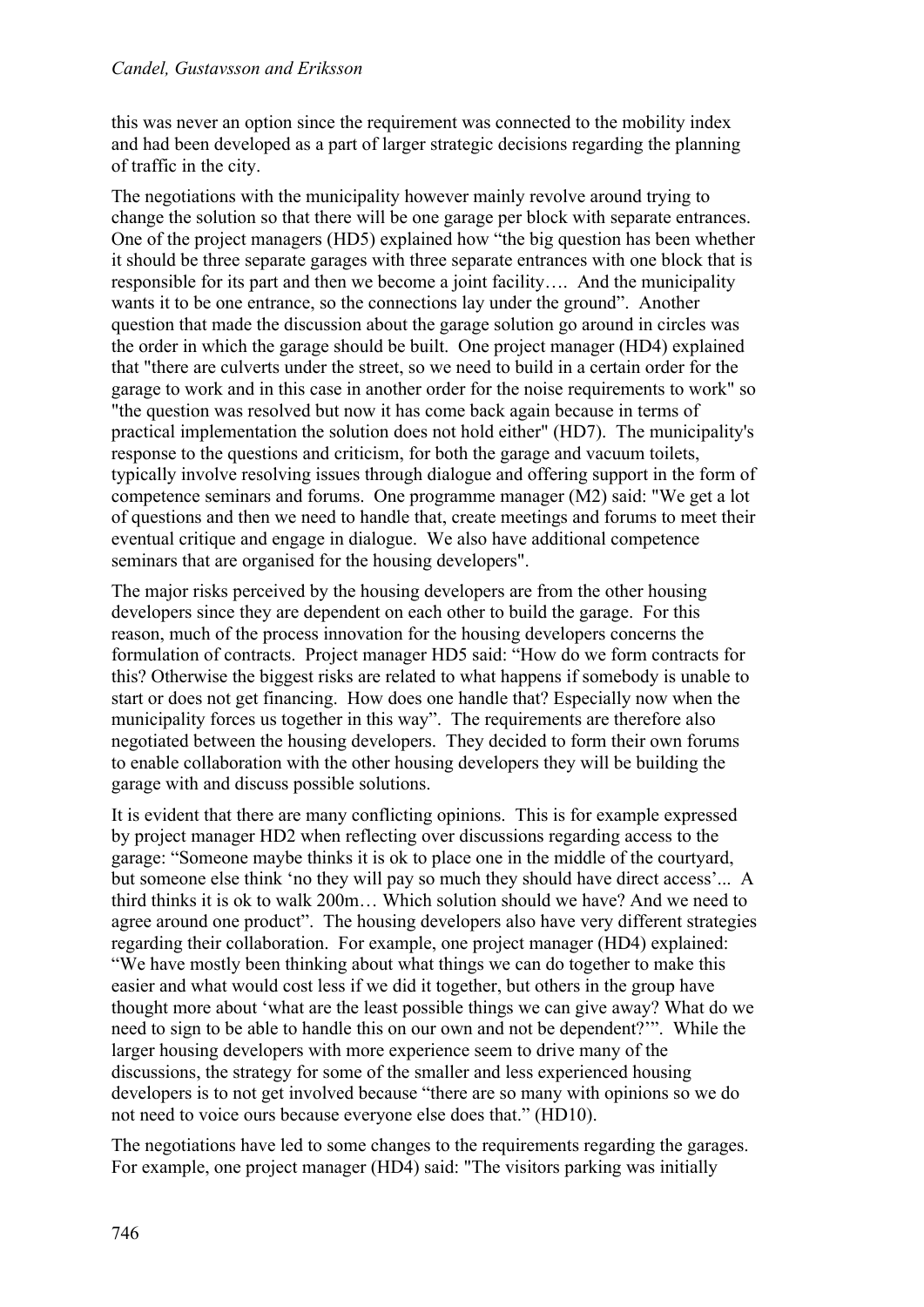supposed to go down in the garage and made this a lot more difficult. So it was a big advantage that they decided to remove that". The housing developers however decided that they would stop working on questions regarding the garage for the time being and "together we have said that now we do not want to do anything more. Stop spending money on something that we cannot use" (HD7).

### **DISCUSSION**

In SRS, the power and authority typically associated with the construction clients' procurement is challenged by the municipality's requirements and authority. This goes against the general perception of the construction client and the role of their procurement found in previous literature (e.g. Nam and Tatum, 1997; Hartmann *et al.,*  2008; Varnäs *et al.,* 2009; Havenvid, *et al.,* 2016; Eriksson *et al.,* 2017). The housing developers are however challenging some of the municipality's requirements during the early planning phases after the land had been allocated and before a definite development right is produced. Their role rather resembles that of a gatekeeper as they attempt to control what aspects of the municipality's initiative will be implemented in their construction projects. The findings support Ivory's (2005) conclusion that construction clients will act as barriers to those innovations that they consider risky and unprofitable.

The housing developers are mainly opposed to those requirements that are perceived to result in increased costs, increased risk, and decreased value of their final product. The two requirements that they try to renegotiate are perceived to involve all these three drawbacks. This might mean that requirements that are thought to increase costs and risk while also increasing value, or vice versa, are not considered problematic enough for the housing developers to challenge. The negotiations mainly involve discussions about process innovations, which might be a result of the product innovations being something that is either outsourced or the responsibility of parties other than the housing developers' project managers. It is also important to remember that the requirements that they want to renegotiate are set by the municipality and go beyond the national building regulations. This is perhaps the main reason the housing developers consider these requirements as negotiable in the first place.

The housing developers' justification for challenging requirements are for the most part related to minimising risks and controlling the costs of their project. For this reason, the falling market has impacted their concerns over these requirements in different ways. For example, the main concern with the vacuum toilets is that the market will not pay for the new technology. For the garage, however, the concern is that the other housing developers will not be able to finance their projects. Since they are dependent on each other to build the garage this could negatively impact the other housing developers. The ways in which these negotiations are initiated and unfold is however more complex and dynamic. For example, the housing developers came together to challenge the municipality with one voice in discussions about the vacuum toilets. Here their intentions and wishes are well aligned with one another. For the garage, however, they all have very different opinions, which has led to a large variation in negotiation strategies. This variation could be equated to the difference in how well defined the final product is. The design of the final product for the garage had to be developed and negotiated to a larger extent.

The findings show that there are requirements for construction projects in innovative urban development programmes that are negotiated and established before the housing developers' actual procurement process begins. This means that the considerations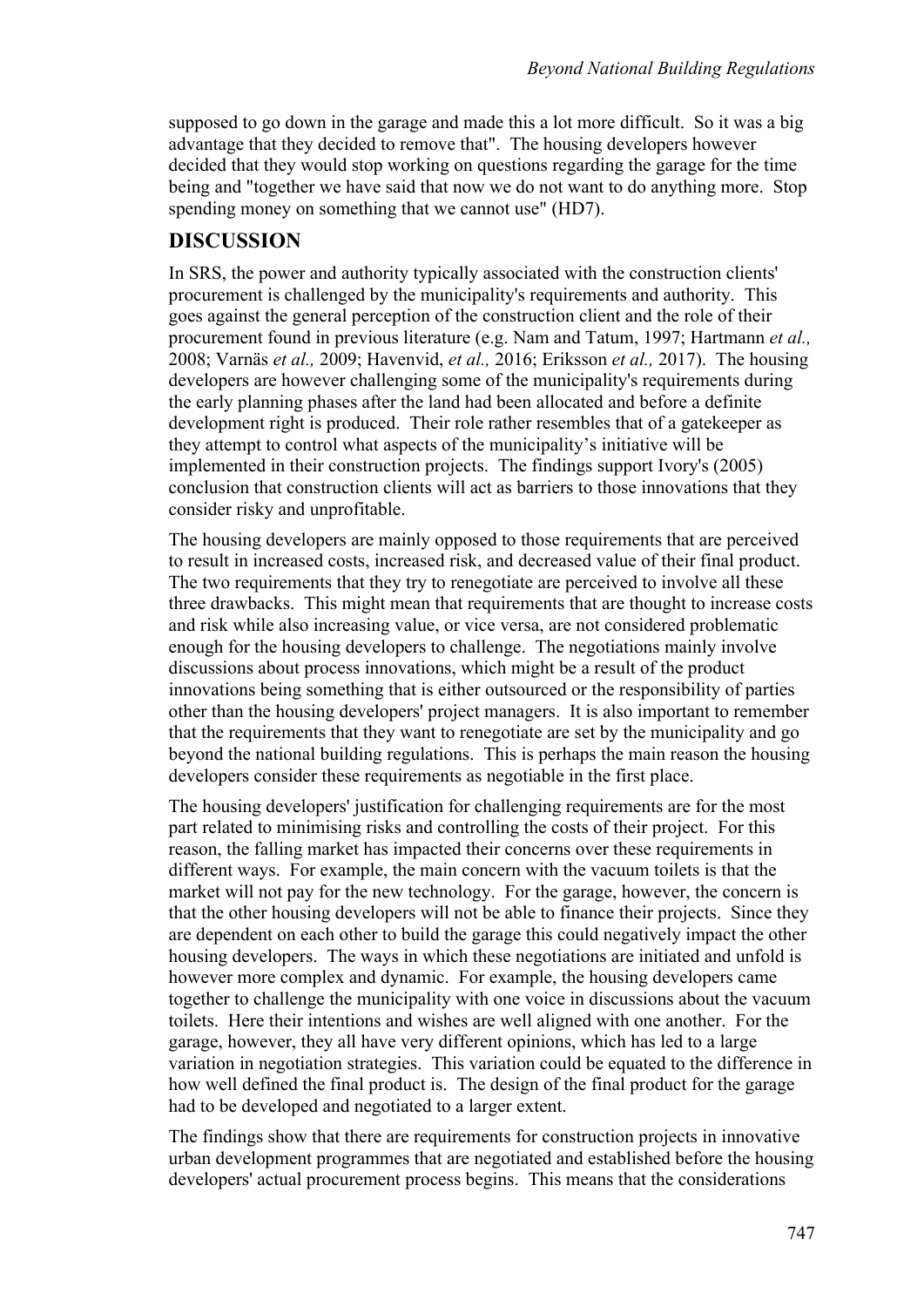over sustainability observed in Swedish construction clients' procurement (e.g. Varnäs *et al.,* 2009) will in some cases have been established beforehand by a municipality. The process of establishing requirements from land allocation to the signing of a development right will influence the procurement strategy a construction client chooses to use. This has largely been overlooked in previous research on procurement strategies (e.g. Eriksson *et al.,* 2017). Findings also illustrate how project specific requirements are negotiated between housing developers and the municipality during the early phases of construction projects on municipal land. This means that the complex process of negotiations with project stakeholders over the adoption and implementation of innovation in these construction projects (Harty 2008) begin already during the early planning phases in discussions over requirements.

# **CONCLUSIONS**

The process of negotiating project specific requirements for construction projects built by private housing developers on municipal land are explored. Findings illustrate that private housing developers attempt to negotiate requirements that they believe will increase costs, increase risks and decrease the value of their final product. As a means of understanding their concerns and arguments against these requirements, the concepts of product and process innovations are used to analyse the innovations that the housing developers expect will be necessary in order to meet them. It is demonstrated that requirements for construction projects in innovative urban development programmes are established in a process of negotiations that take place before the housing developers' procurement process. In these projects, the imperative role of the construction client and their procurement process is therefore downplayed in comparison to previous research (e.g. Hartmann *et al.,* 2008; Varnäs *et al.,* 2009; Havenvid, *et al.,* 2016; Eriksson *et al.,* 2017). The development of these requirements was however not followed through the housing developers' procurement process. Future research could therefore explore the development of requirements from these early phases through the procurement process as well.

Findings provide practical implications for both municipalities and private housing developers in innovative urban development programmes. The requirements set by the municipality allow them to promote the district as a sustainable and innovative part of the city, showcasing their efforts to improve sustainability. They should however also be aware that requirements that have a high risk of increasing costs, increasing risk and decreasing value for private housing developers will likely lead to negotiations. Municipalities would therefore benefit from considering how their requirements could affect the costs, risks and value of the construction projects in their programme to be prepared for the efforts needed to persuade private housing developers. This study also shows that private housing developers building on municipal land in innovative urban development programmes should be prepared to be faced with some requirements that might increase their costs, increase their risks and decrease the value of their final product. Negotiations can in some cases lead to requirements being modified or removed completely, but this is not a certainty.

# **REFERENCES**

Bulkeley, H and Kern, K (2006) Local government and the governing of climate change in Germany and the UK, *Urban Studies*, 43(**12**), 2237-2259.

Caesar, C (2016) Municipal land allocations: integrating planning and selection of developers while transferring public land for housing in Sweden, *Journal of Housing and the Built Environment*, 31(**2**), 257-275.